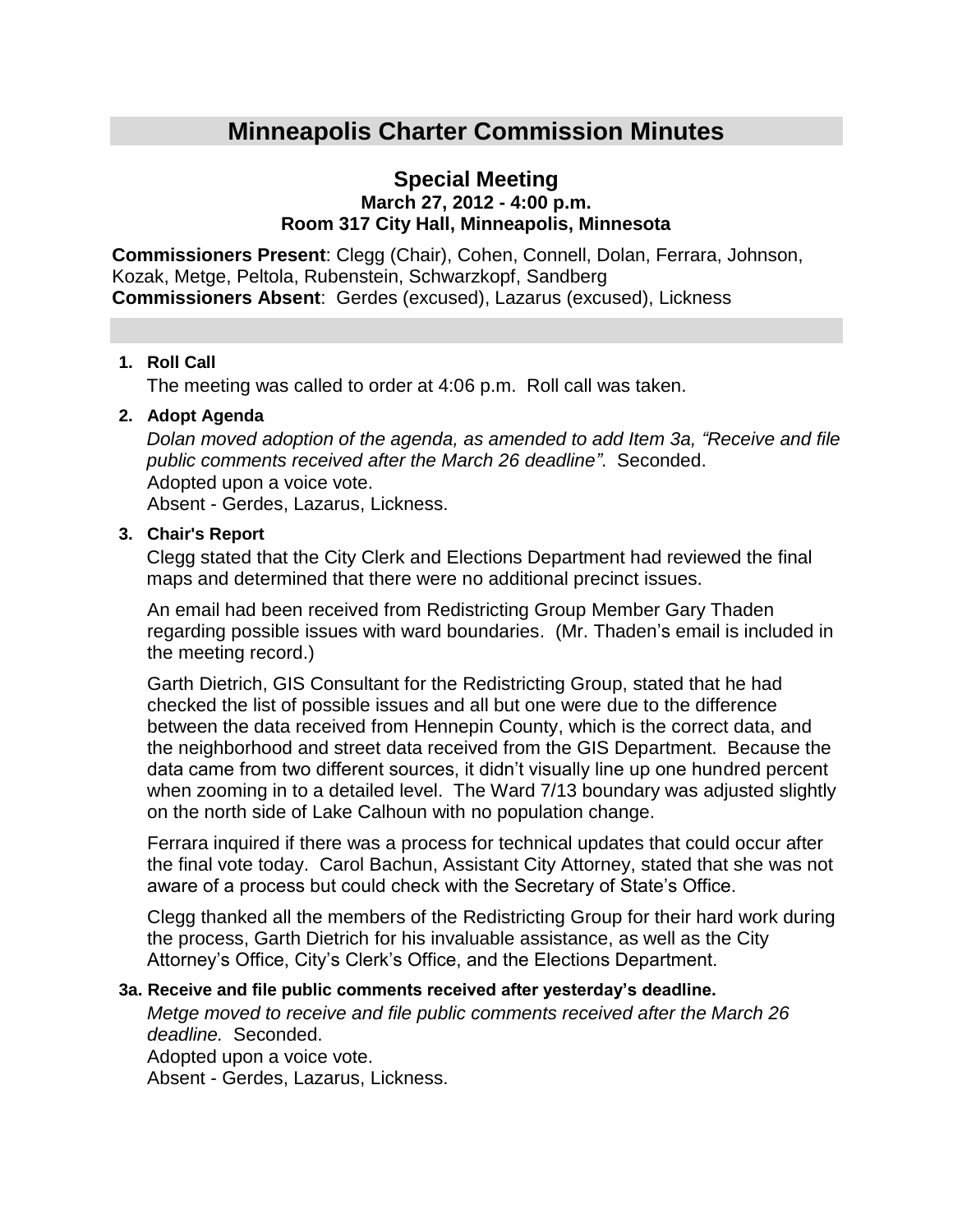## **Discussion**

- **4. Park District Maps:**
	- **a) Preliminary approval of Park District maps; and**
	- **b) Approval of transmission to Park Board for comment**

Clegg explained that the Charter requires that the Park District maps be sent to the Park Board for comment. If there are no substantive comments from the Park Board, he did not intend to call another meeting of the Redistricting Group because they have already tentatively approved the maps. The Charter Commission would give the final approval. However, if the Park Board requested substantive changes, a Redistricting Group meeting would be held.

*Schwarzkopf moved preliminary approval of the Park District maps and approval of the transmission of the maps and statistics to the Park Board for comment, as well as transmittal to the School Board*. Seconded. Adopted upon a voice vote.

Absent - Gerdes, Lazarus, Lickness.

#### **5. Final Approval of Ward Boundaries Maps will be linked when available**

Clegg stated that the approval of the ward boundaries would include the adjustment to the boundary between Wards 7 and 13 on the north side of Lake Calhoun. The Commissioners had received in their packets a resolution of the Charter Commission adopting the final ward boundary plan.

*Ferrara moved to adopt the resolution approving the final ward boundary plan*. Seconded.

Metge stated that she had received affirmation from both Stevens Square and Elliot Park regarding the split created in those neighborhoods. She had received several comments regarding Wards 2 and 6. There is still a movement to place all of Seward into Ward 2 and all of Whittier into Ward 6. Specifically in Ward 6 all but a small piece of Eat Street is being removed and put into Ward 10, there was a November/December City Council action that authorized CPED and Public Works to pursue the reopening of Nicollet Avenue, there is a multi-million dollar alternative streetcar analysis for Nicollet Avenue from the Met Council, and there is the Xcel power line struggle underway regarding the Greenway.

Connell suggested adding to the record an explanation of the rationale for the Seward and Whittier moves.

Clegg stated that the rationale for putting the strip of the Seward Neighborhood into Ward 6 was to try to consolidate the community of interest that is the East African/ Somali population. There is a heavy concentration of that population along and immediately south of Franklin Avenue and in two large residential towers at the east end of that extension. Whittier Neighborhood has a population of 13,000 and would comprise half of a ward. The Redistricting Group looked at a number of variations that would have put a part of Whittier in Ward 6 but every time it was attempted, the Ward 6 population of African Americans was significantly diluted which conflicted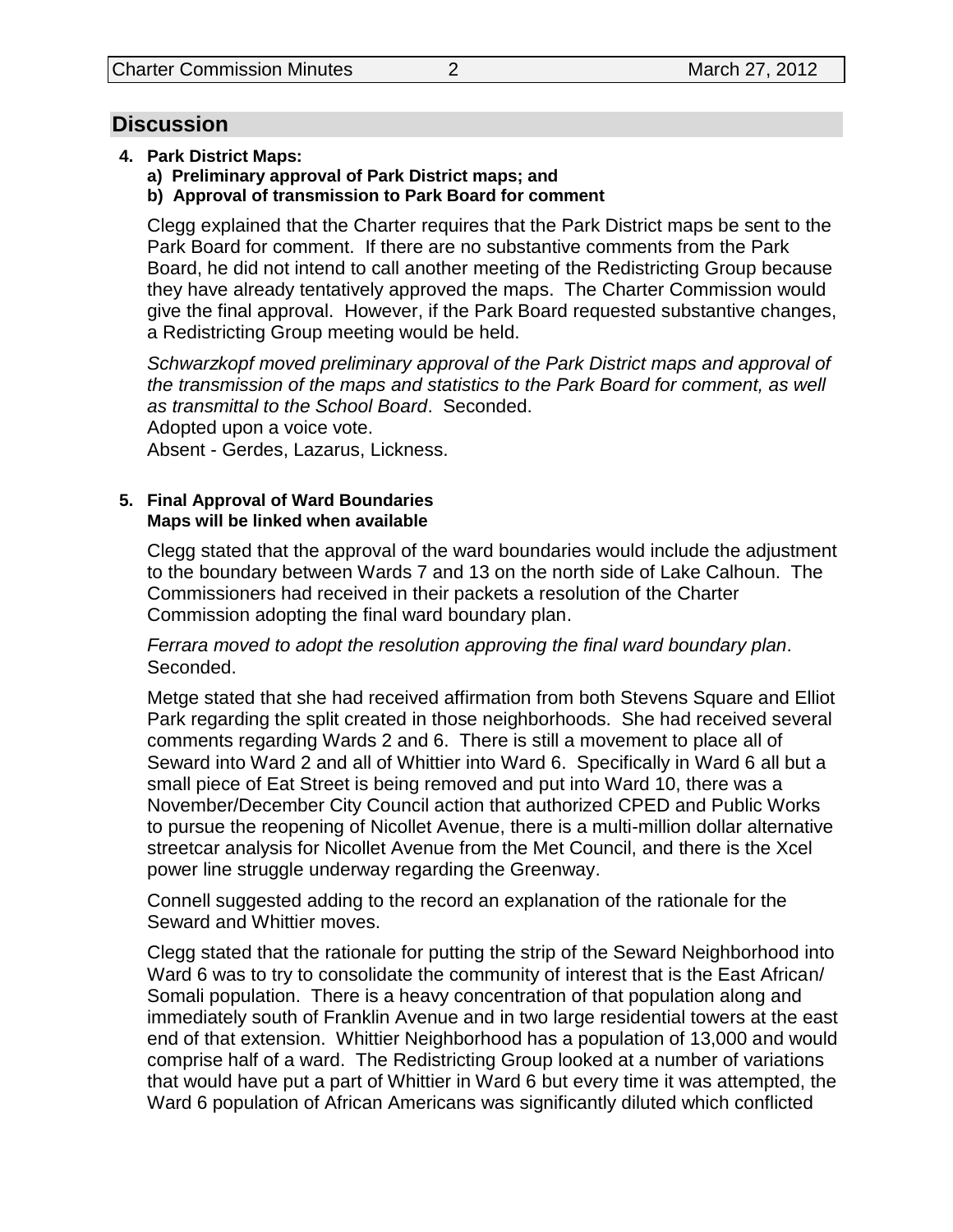with the goal of trying to increase opportunities for that community of interest in Ward 6.

Metge stated that one of the goals of the Redistricting Group was to change wards as little as possible and requested that the City Attorney address the Ward 6 boundaries and whether or not they were legal. Emails had been received suggesting that the boundaries could constitute gerrymandering.

Bachun stated that one of the recommended Redistricting Principles was to change the ward boundaries as little as possible; however, there were also procedural rules that stated that the Redistricting Group would try to follow the Principles to the extent possible. Because of the shifts in population it was not possible to keep the current boundaries. The Redistricting Group considered factors such as communities of interest, neighborhoods, organizations that came forward that wanted to stay whole or wanted to be with other neighborhoods, historical issues, Charter requirements, whether the wards would be compact and contiguous, and whether the wards were more than twice as long as wide. They also considered the Voting Rights Act. By looking at communities of interest, the Redistricting Group created minority coalition wards in Wards 6 and 9. The combined Hispanic and Black voting age population in each of those wards totaled more than 50%.

Clegg stated that it was one of the Redistricting Group's Principles to change the ward lines as little as possible within the bounds of fairness and equity. However, another Principle was putting communities of interest together. Sometimes those two principles were in conflict.

Kozak stated that after viewing the statistics and hearing public testimony, it became clear to him that standing pat would not produce the best plan. The Voting Rights Act also mandates fairness to minorities. He felt that the Redistricting Group did the right thing.

Ferrara thanked the Advisory Group members for their participation which made it possible for the Redistricting Group to create the map before the Charter Commission today. Between the public hearings and the many comments received verbally and in writing, he had changed his views about what should change. He thought it was a very successful process and the Redistricting Group responded to the communities as best they could within the restrictions in the center of the city. He was glad to have been a part of the process.

Clegg noted that all Redistricting Group members had received a copy of Commissioner Lazarus' email expressing his regret at being unable to attend today's Redistricting Group meeting. He asked that he go on record in support of the final map approved by the Redistricting Group. (Lazarus' email is included in the meeting record.)

Peltola stated that the Redistricting Group learned from the public testimony to honor the past, but not cling to it in order to create an important balance. He noted that he respected Commissioner Schwarzkopf who helped the Redistricting Group do just that with his historical knowledge. Peltola also noted a typographical error